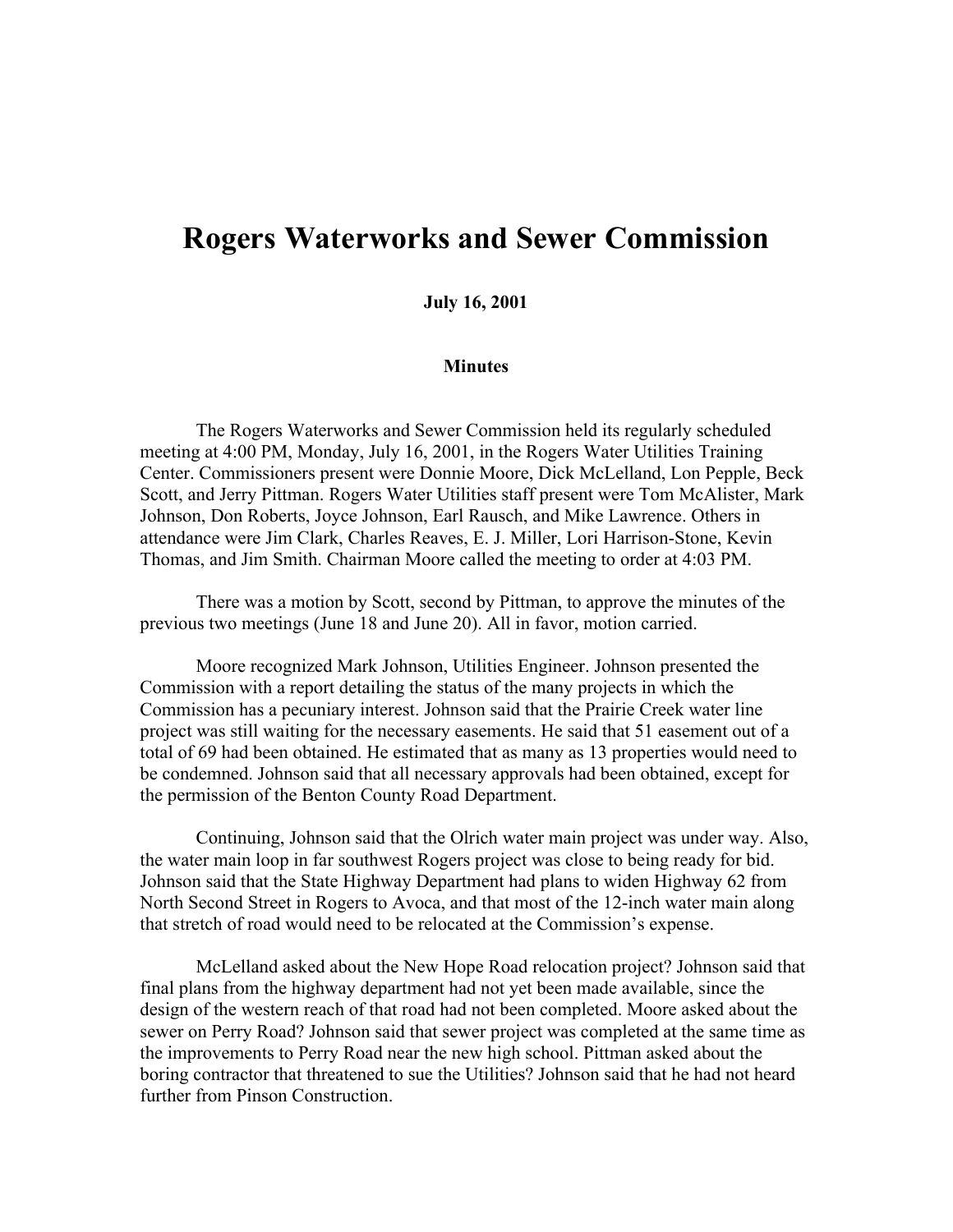Moore recognized Don Roberts, Superintendent of Field Operations. Roberts said that he had been looking for better leak detection equipment for some time, and had found some equipment that he and his people thought would work. He said that the equipment works in high traffic areas and on plastic pipe, both capabilities that he wanted, but his current equipment did not have. Roberts said that the equipment he wanted to buy was slightly used, but it came with a "like new warranty" from Schonstedt Equipment Company, for \$24,300. Pittman asked if it was necessary to waive competitive bidding? McAlister said he did not think so, since only the council had that authority (per Jim Clark, Deputy City Attorney). However, it was the lowest cost equipment available that would do the job. There was a motion by Pittman, second by McLelland, to authorize the Utilities to purchase the equipment as requested, provided all the legal requirements of purchasing are met. All in favor, motion carried.

Moore recognized Mark Johnson once again. Johnson said that the Utilities engineers were working on the design of Phase III of the 1998 water bond, in order to complete a hydraulic loop west of the bypass. Recently, Charles Reaves, a developer who owned several acres of property south and east of the intersection of I 540 and Pleasant Grove Road, had expressed the need to get a water main to his property. Johnson said that the recently completed water master plan called for a 24-inch water main to be extended from Highway 71B west to Bellview Road along Pleasant Grove Road. Since Reaves needed at least a twelve-inch main, and had indicated his willingness to pay for a twelve inch main, and since the Utilities needed a 24-inch main, why not build a 24 inch pipe with the help of Reaves, who would pay for a 12 inch pipe? Reaves' cost would be about \$143,000, and the Commission would have to pay an additional \$117,000 to upsize the water main. Reaves, who was in the audience, said "he did not like it, but he was willing to do it". There was a motion by Pittman, second by McLelland, to allow the design of an extra 2200 feet of 24-inch water main to continue and be added to the Phase III water bond project, provided Reaves pay for the cost of a twelve inch main. All in favor, motion carried.

Moore recognized Joyce Johnson, Controller for the Utilities. Johnson said that the June financial statements were late this month in order to make final, year-ending entries. She did say that preliminary figures indicated the water and sewer departments were tracking very close to budget predictions. Scott asked about the decrease in demand from the month of June 2000? Johnson said that demand was off because of the rather cool, wet weather last month.

McAlister said that he had discussed the possibilty of interlocal cooperation with the Director of the Springdale Water Utilities. He said that both cities had similar problems with wastewater treatment and sludge disposal. McAlister said that he wanted to work with Springdale to come up with an agreement whereby the Commissions of both towns could "explore the possibilities" of increased cooperation. He said that there was a lot of unnecessary duplication of effort, and that the cities needed to work more closely together. McAlister said that he wanted to bring a draft agreement to the Commission to the next meeting. The Commission expressed no objections to the idea.